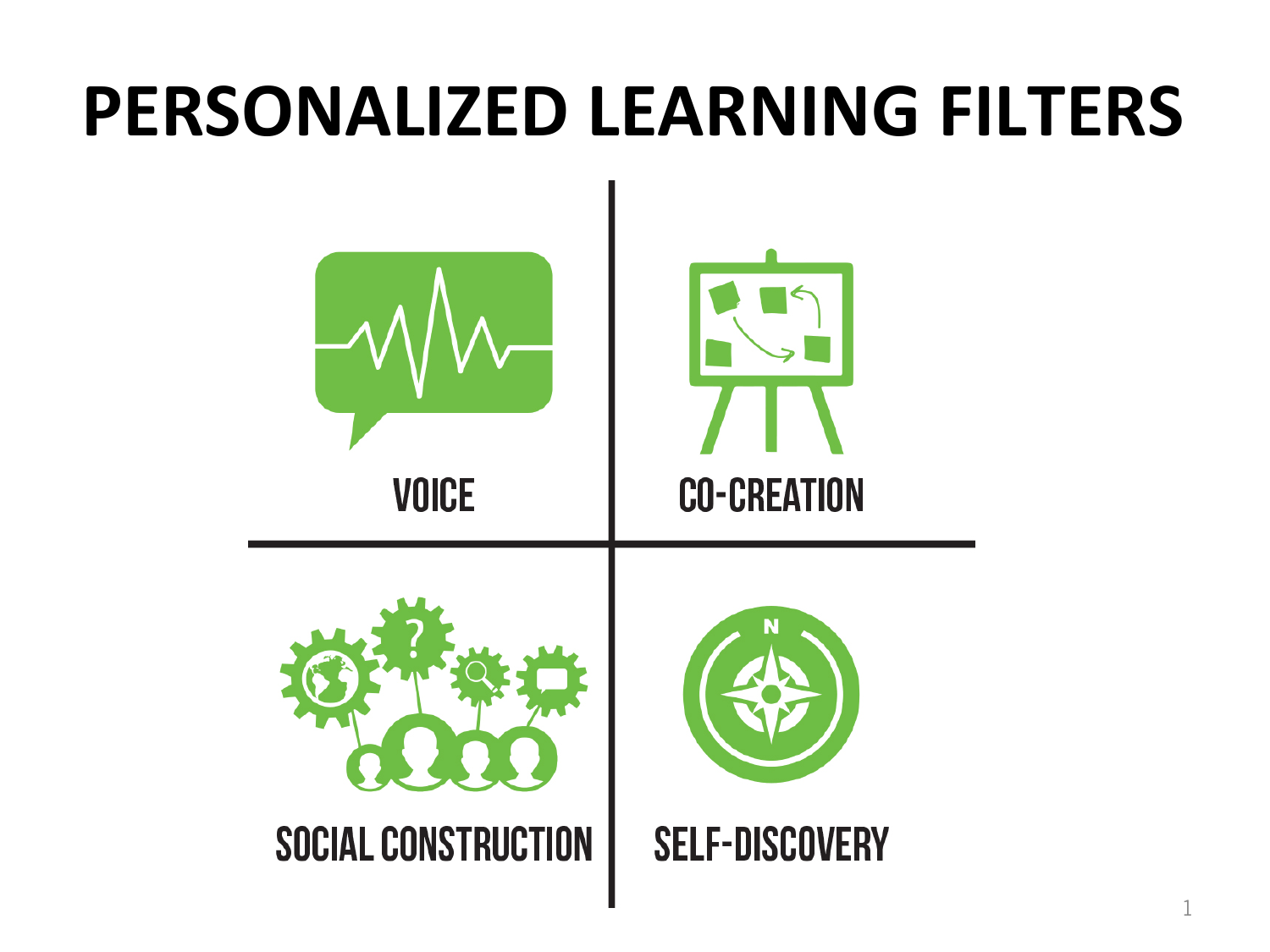#### LISTENING WITH UNDERSTANDING

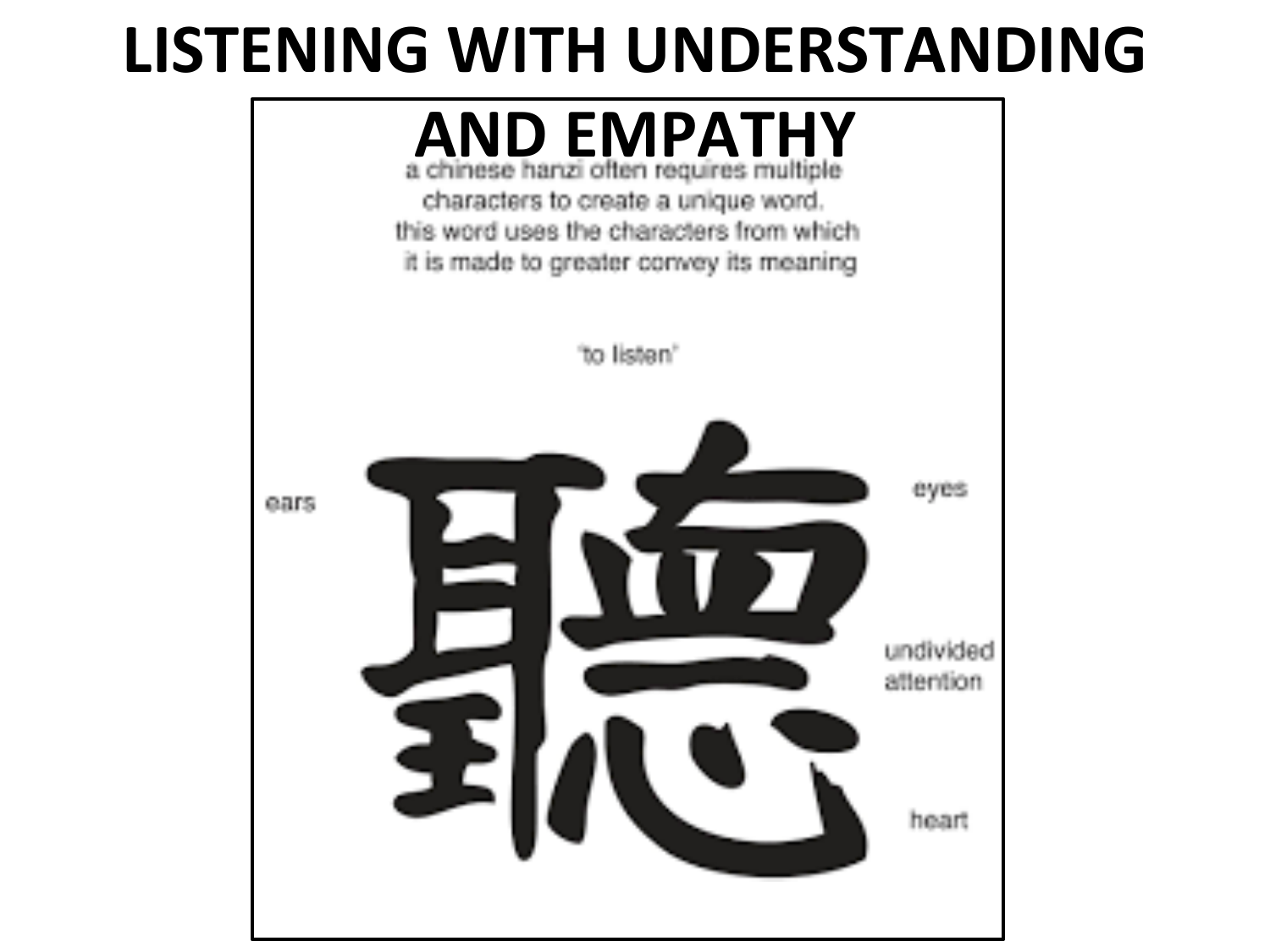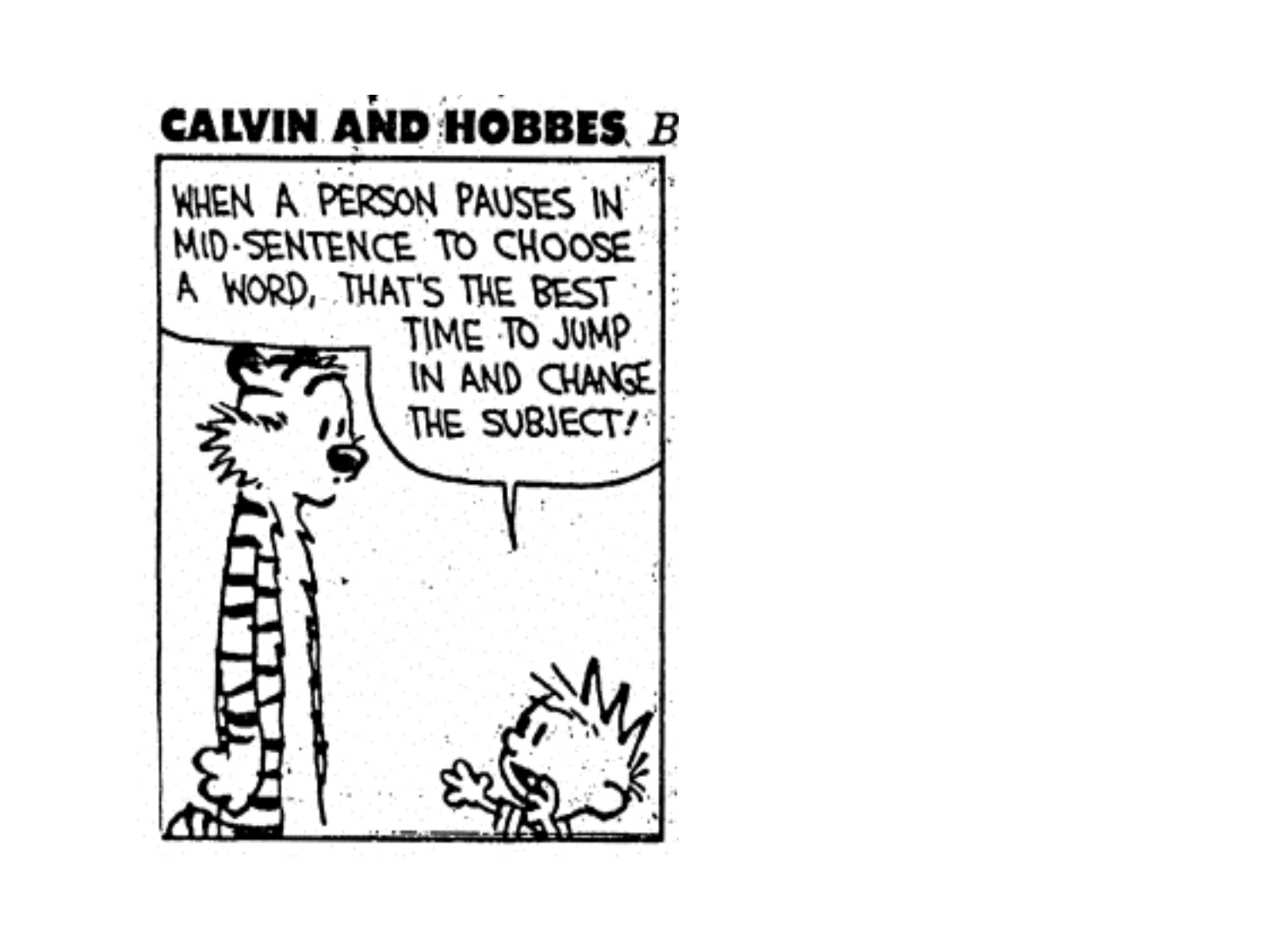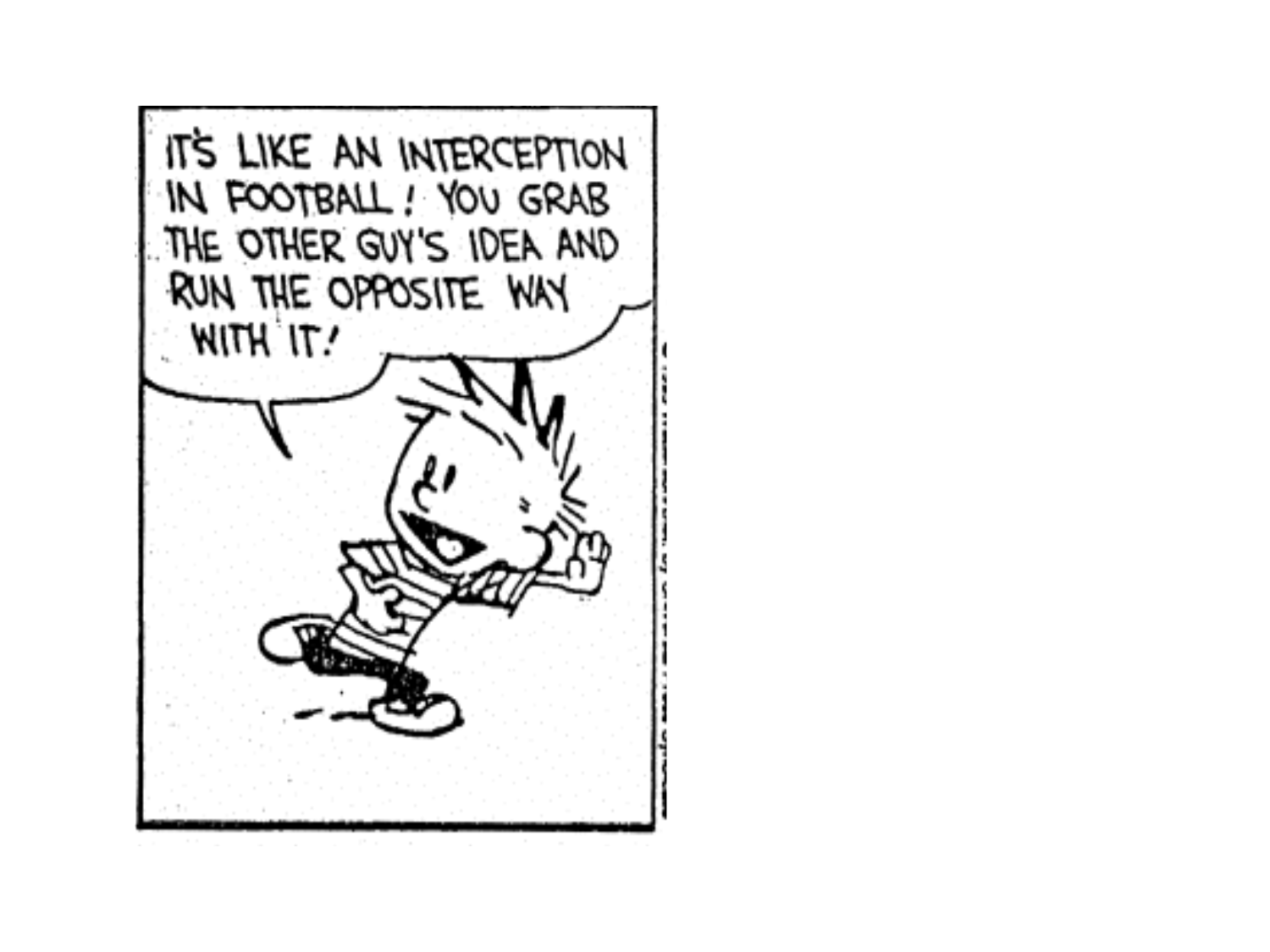THE MORE SENTENCES YOU COMPLETE, THE HIGHER YOUR SCORE! THE IDEA IS TO BLOCK THE OTHER GUY'S THOUGHTS AND EXPRESS YOUR OWN! THAT'S HOW YOU WIN!

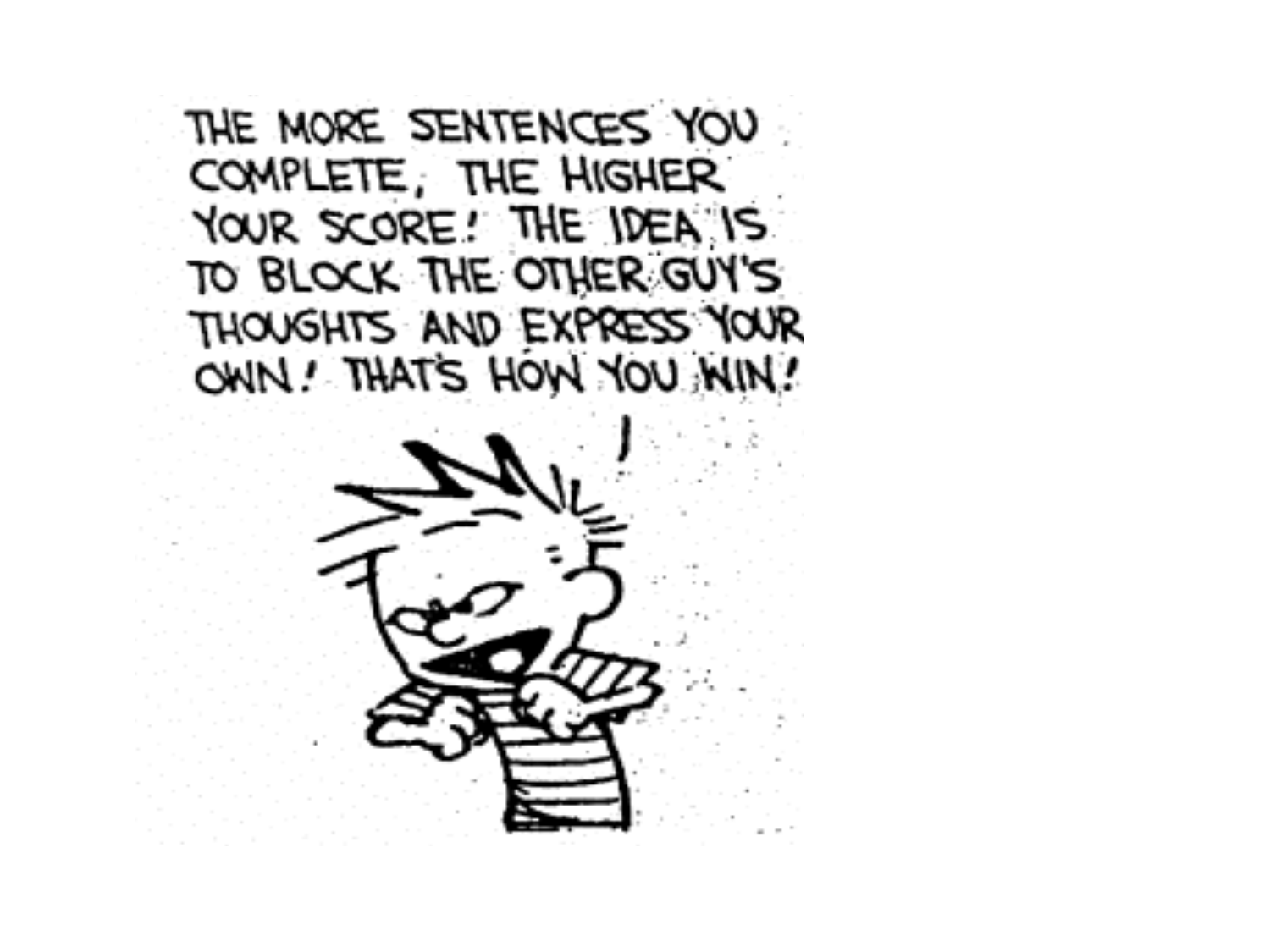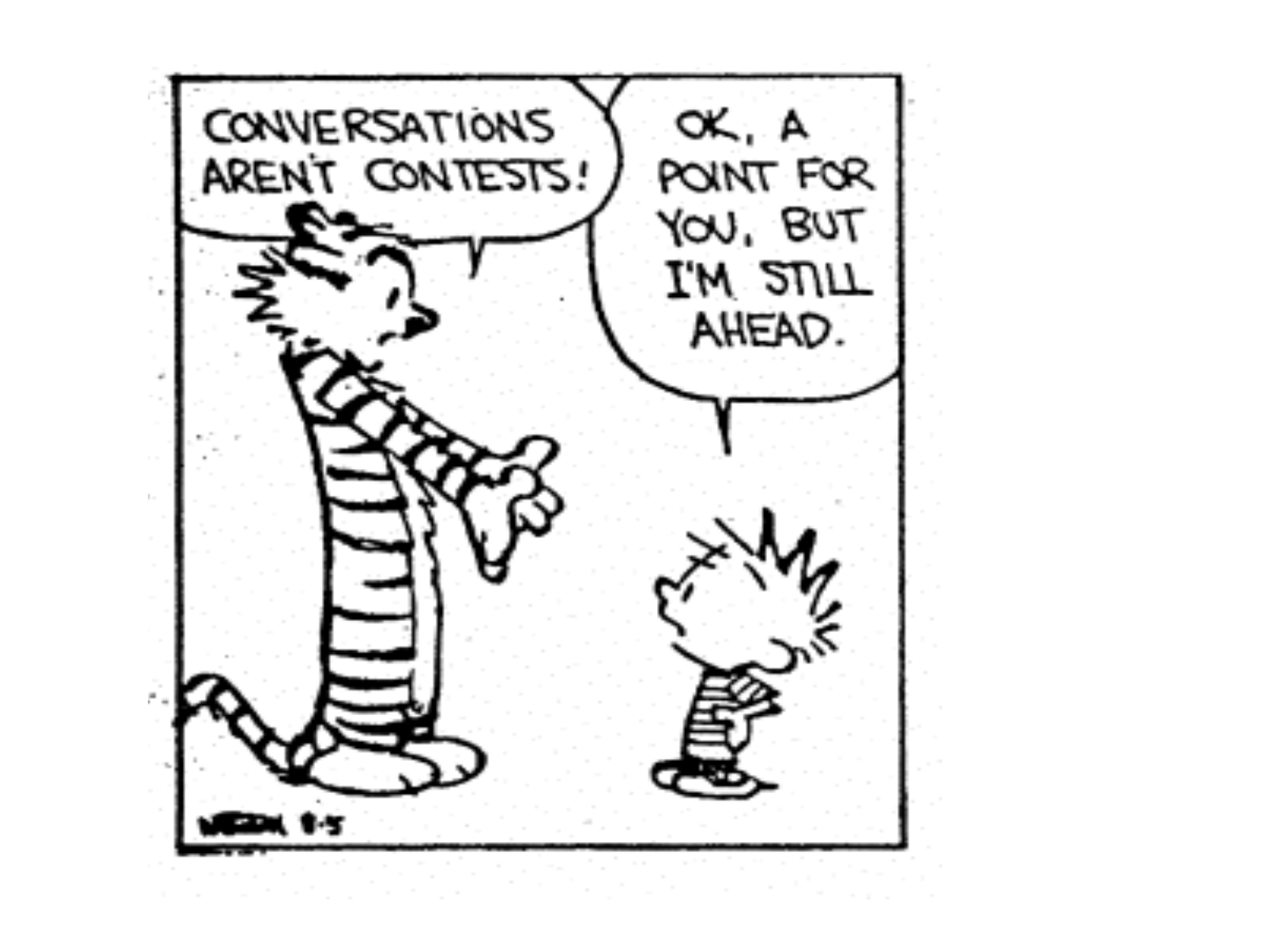### **LISTENING SEQUENCE**

•Pause •Paraphrase •Probe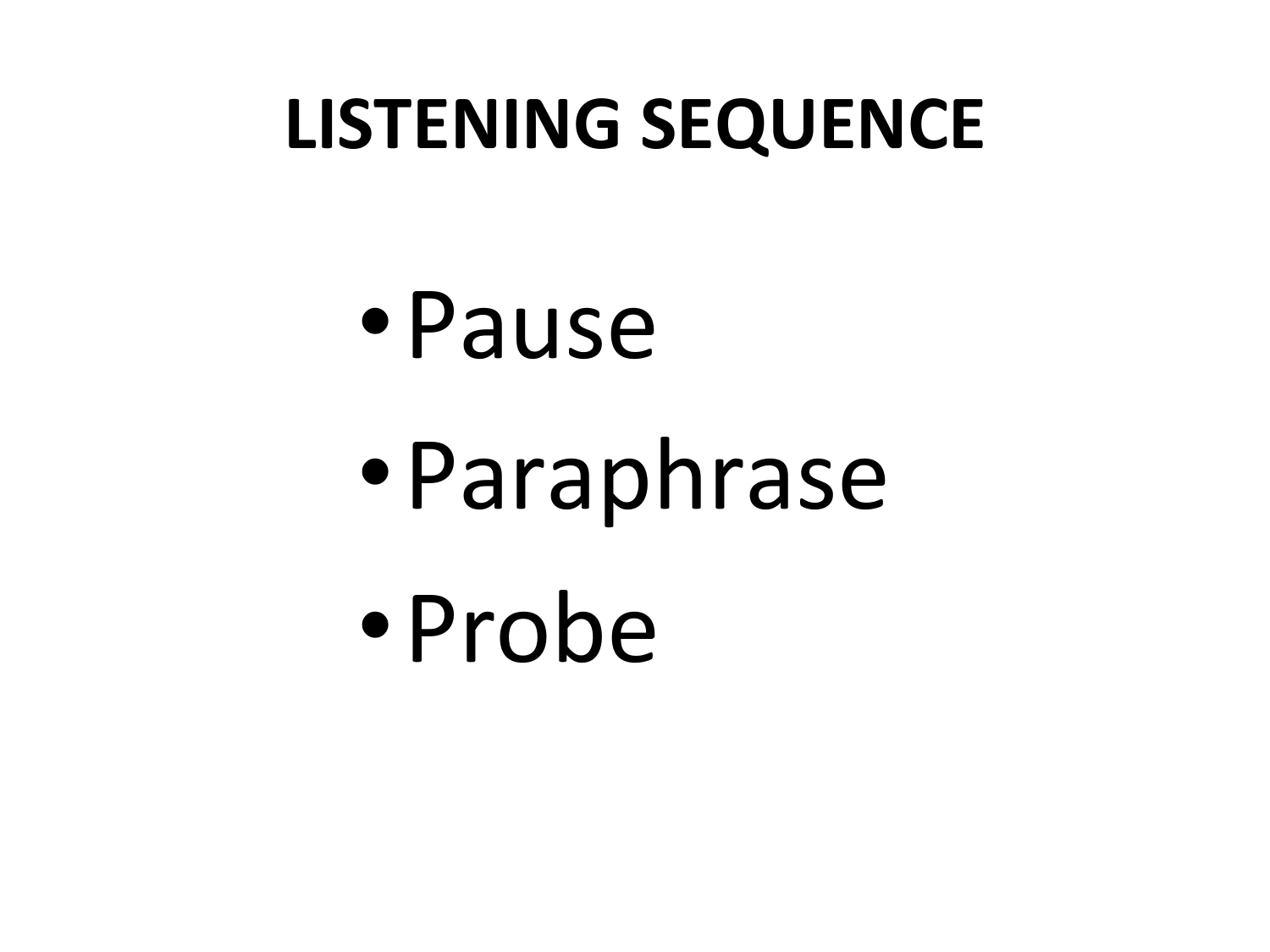#### Pause

Using wait-time before responding to or asking a question allows time for more complex thinking, enhances dialogue and improves decision making.



➜"After having asked a question, the average teacher waits 1 second before either calling on a student, asking another question or answering the question him/ herself."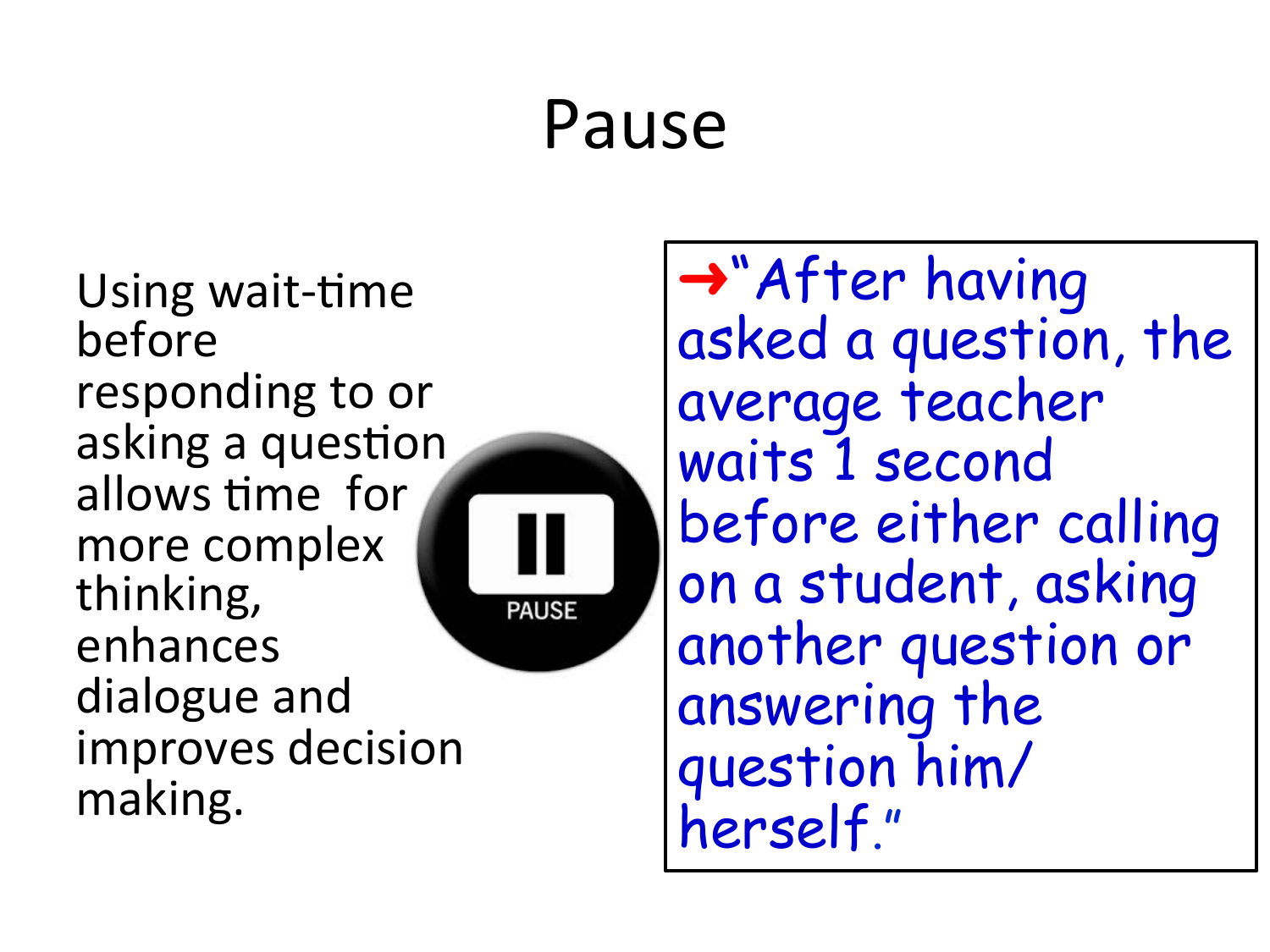### Paraphrase

Lets others know that you are listening, that you understand or are trying to understand them and that you care.

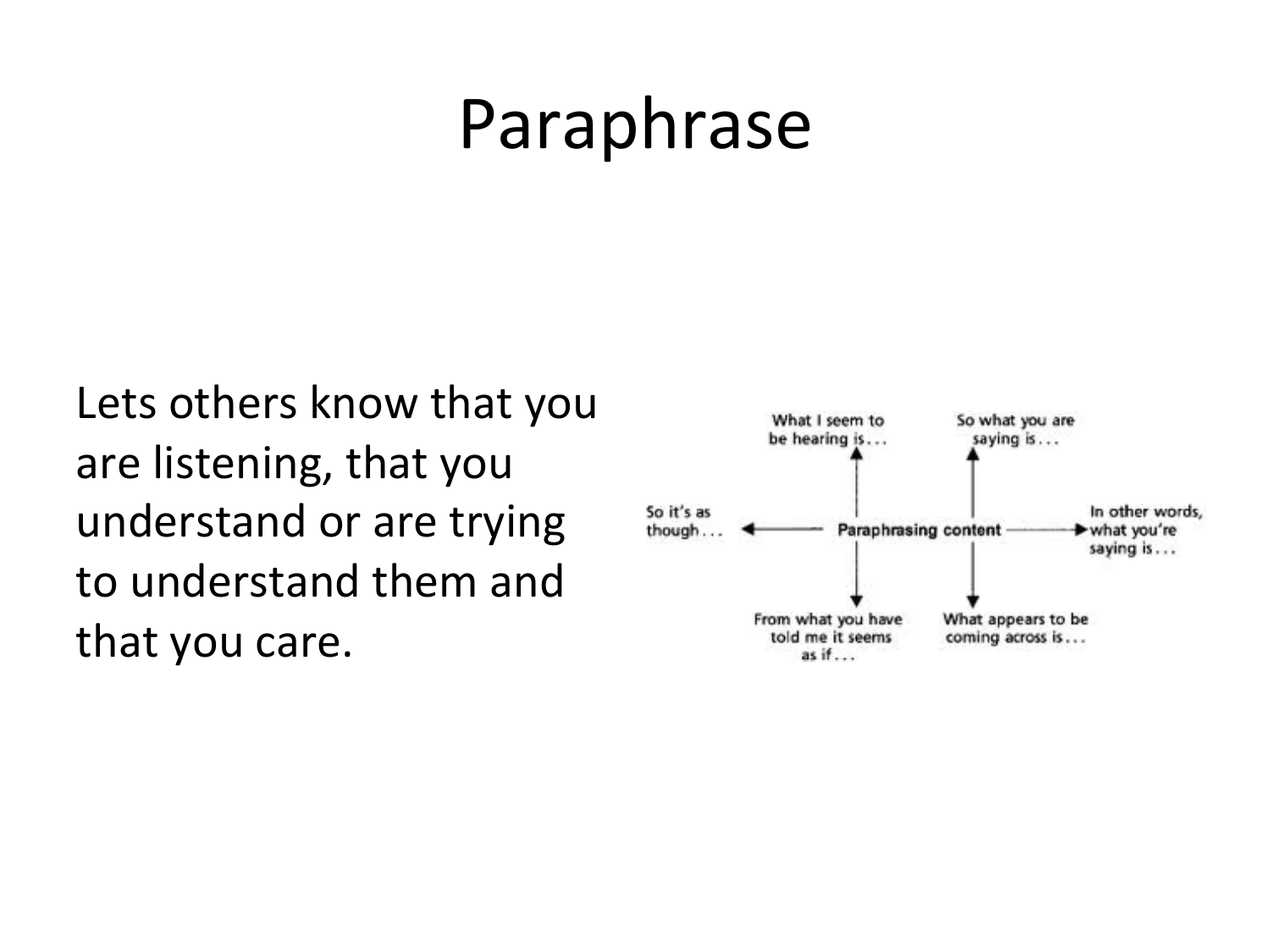## Probe

Increases the clarity and precision of the group's thinking by refining understandings, terminology and interpretations.

| <b>Probing Questions</b> |                                                                                                                                                               |                                                 |
|--------------------------|---------------------------------------------------------------------------------------------------------------------------------------------------------------|-------------------------------------------------|
| What<br>you seek         | Demand and stimulate deeper, challenging<br>thinking. Requires engagement with concepts<br>and ideas; the learning process.                                   |                                                 |
|                          | What if? Would you rather? What alternatives<br><b>Examples</b> are there? What does this connect with/remind<br>you of and why? How effective would that be? |                                                 |
| What<br>you hear         | Generates<br>multiple responses                                                                                                                               | Extends thinking<br>beyond what is<br>presented |
|                          | <b>Reflection &amp;</b><br>connective thinking                                                                                                                | Analysis of<br>consequences                     |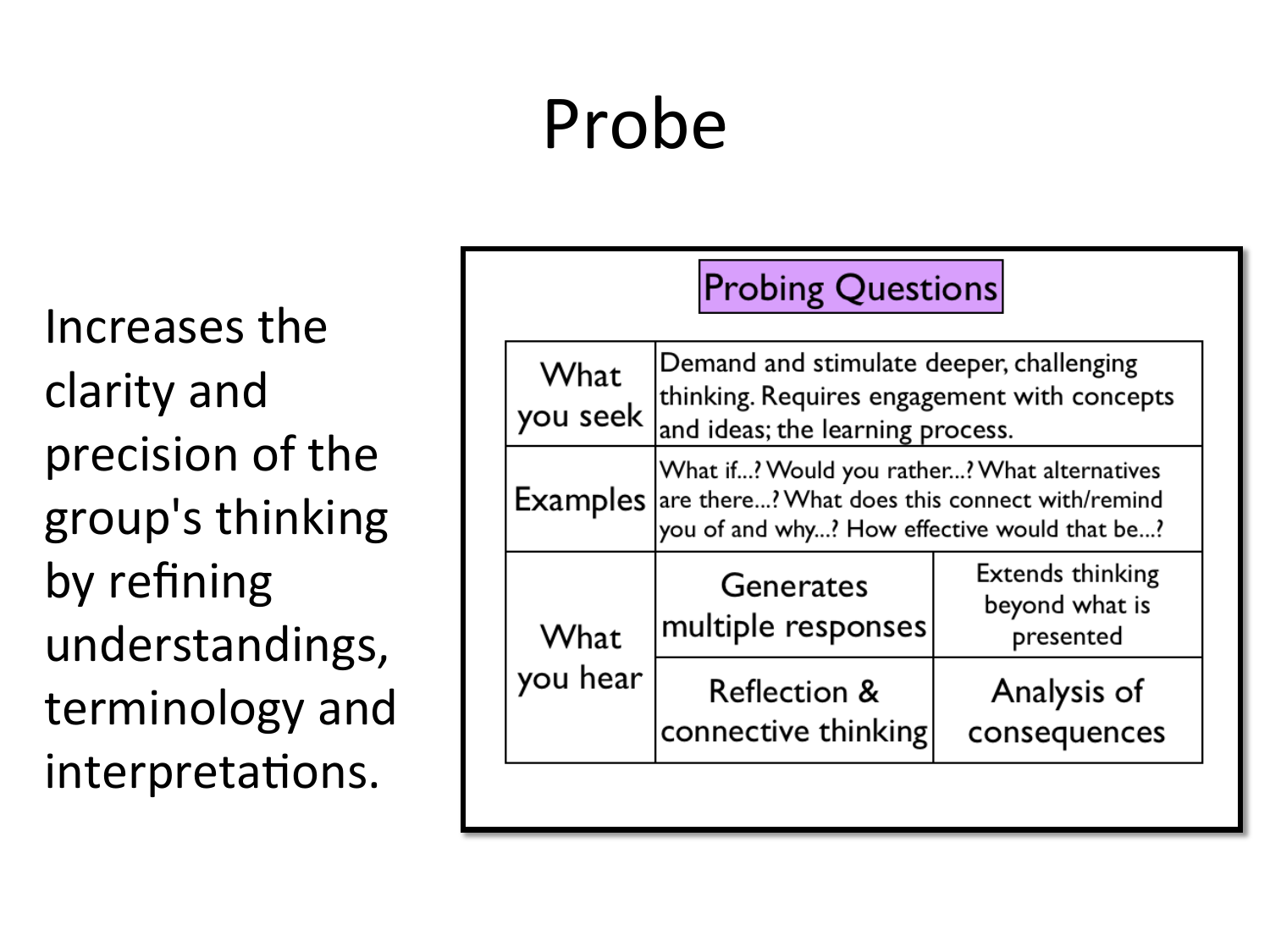## LISTENING WARM UP

- **Listener**: Use the Pause, Paraphrase, Probe sequence
- **Speaker: Finish this sentence.** *When I think about student voice I am considering…*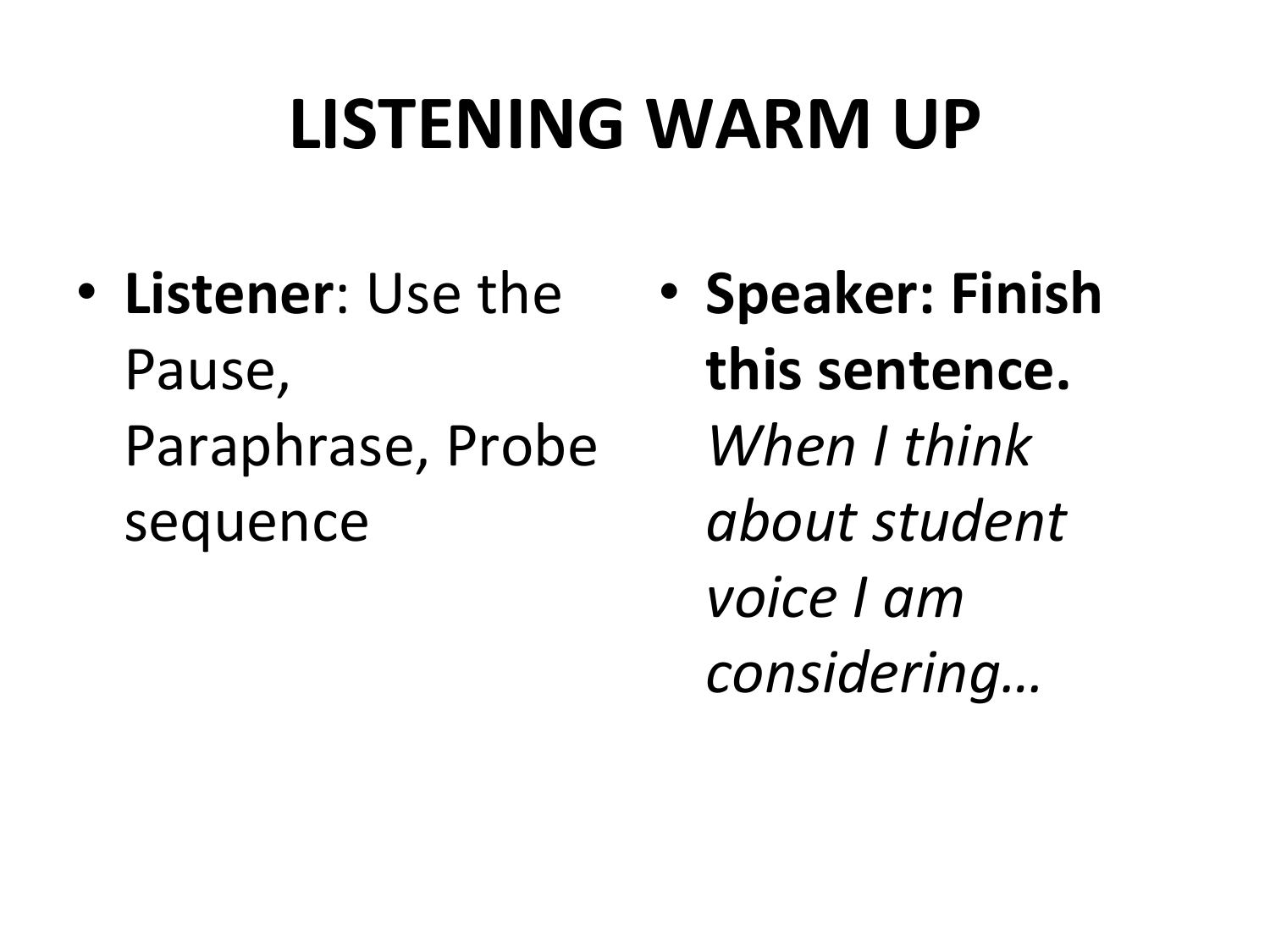

#### **WHAT VALUES ARE YOU EXPRESSING WHEN YOU LISTEN TO OTHERS SO INTENTLY?**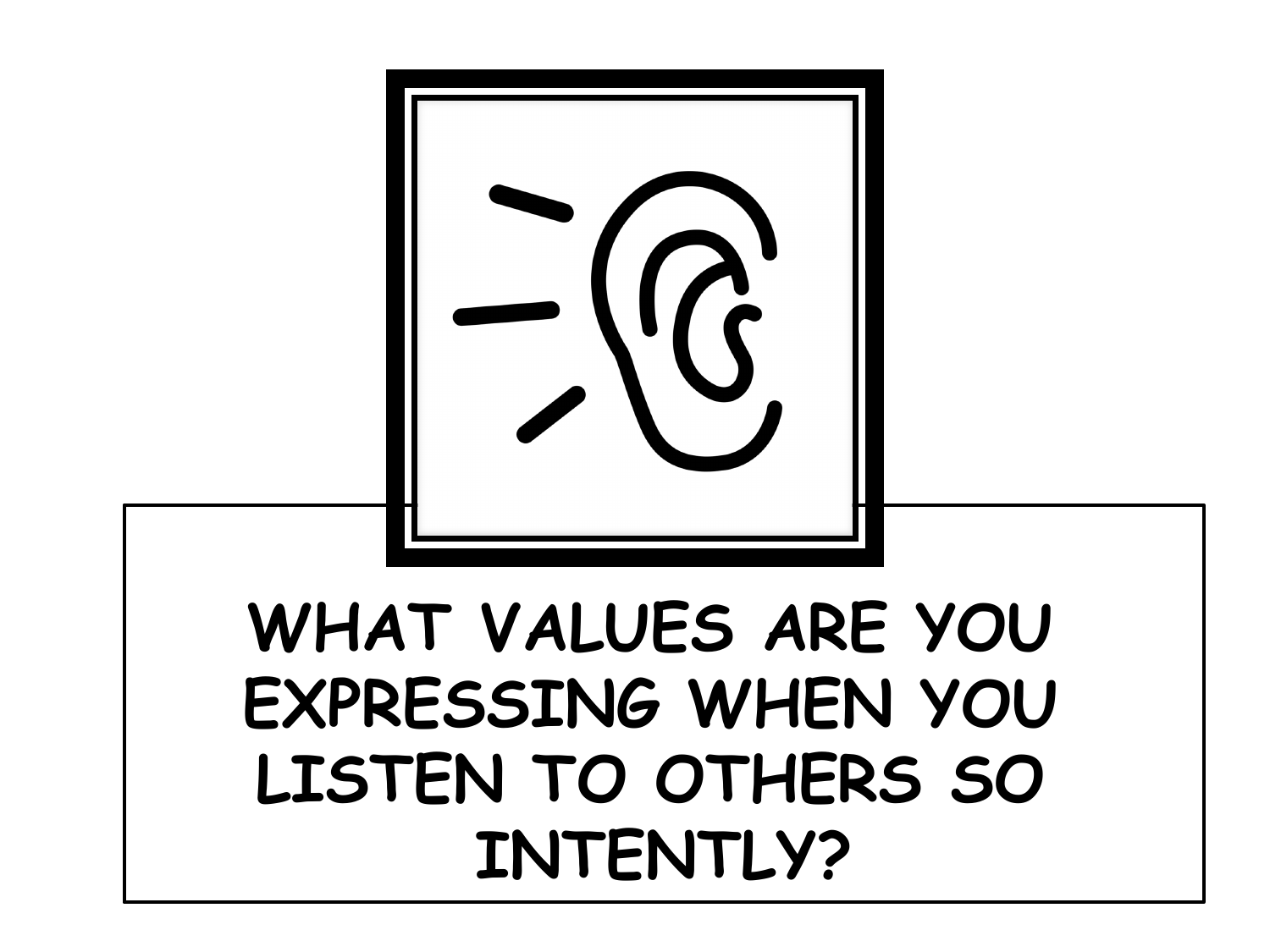## **FROM STUDENTS**

- It felt weird. I'm not used to doing that much talking about my ideas.
- Most of the time in school I feel like teachers don't really know anything about me. I am just another student. I don't think teachers think we have ideas. I felt that he really listened to me and to my ideas.
- I found myself choosing my words very carefully. I wanted to make sure that I was understood.
- I found that I was giving more detail about what I was saying. I was ready to stop at a more superficial level and then I needed to think more about what I was saying.
- It was weird. Usually I get started and someone will just interrupt me and start telling me what to do. I needed to think on my own.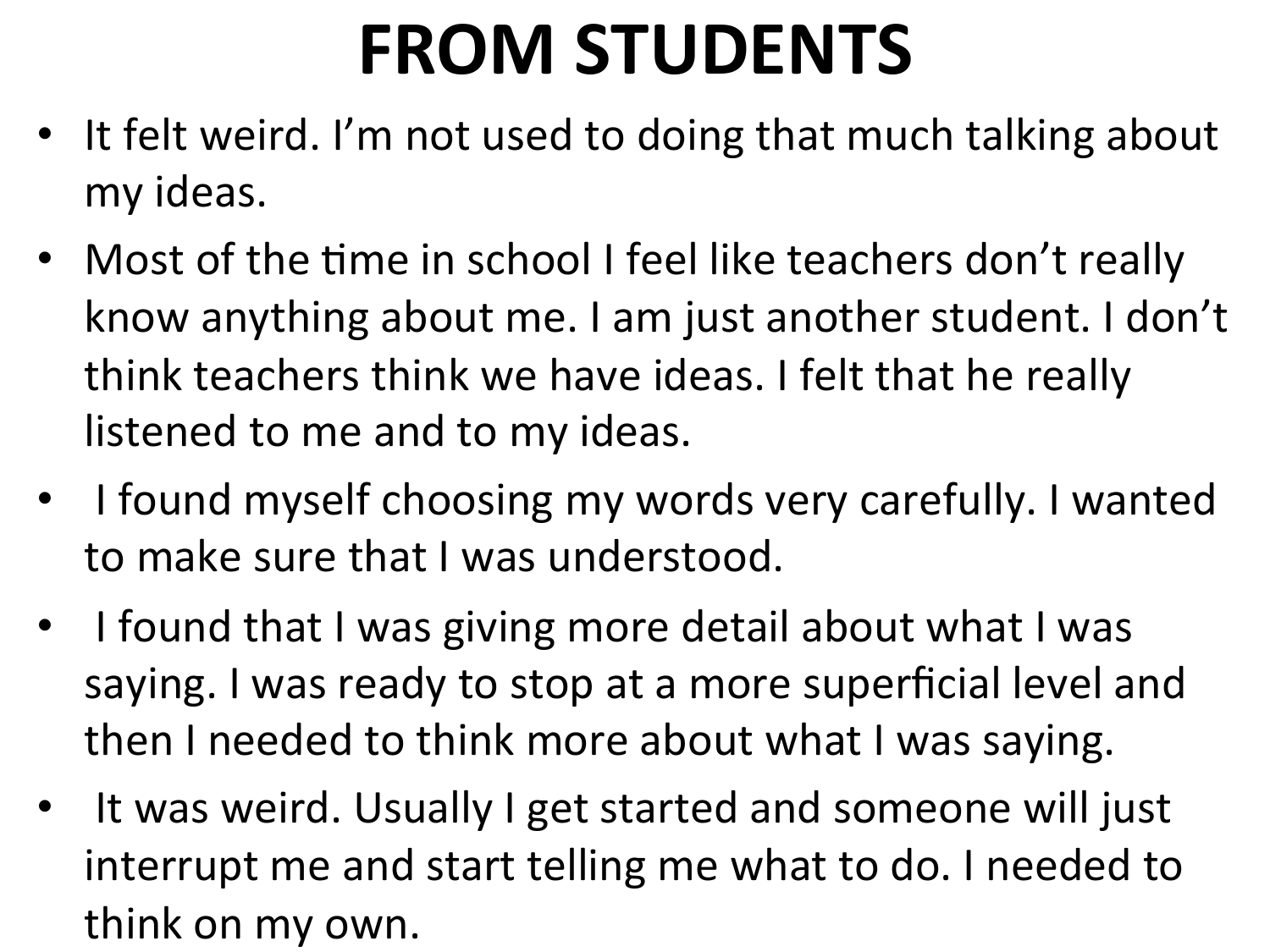# **POWERFUL VOICES**

- Helen Parkhurst
- Tony Wagner
- Sir Ken Robinson
- Will Richardson
- Seth Godin
- You

1. Identify one of the authors.

2. Find compelling language.

*(Wait for it....)* 

3. Thoughtfully respond.